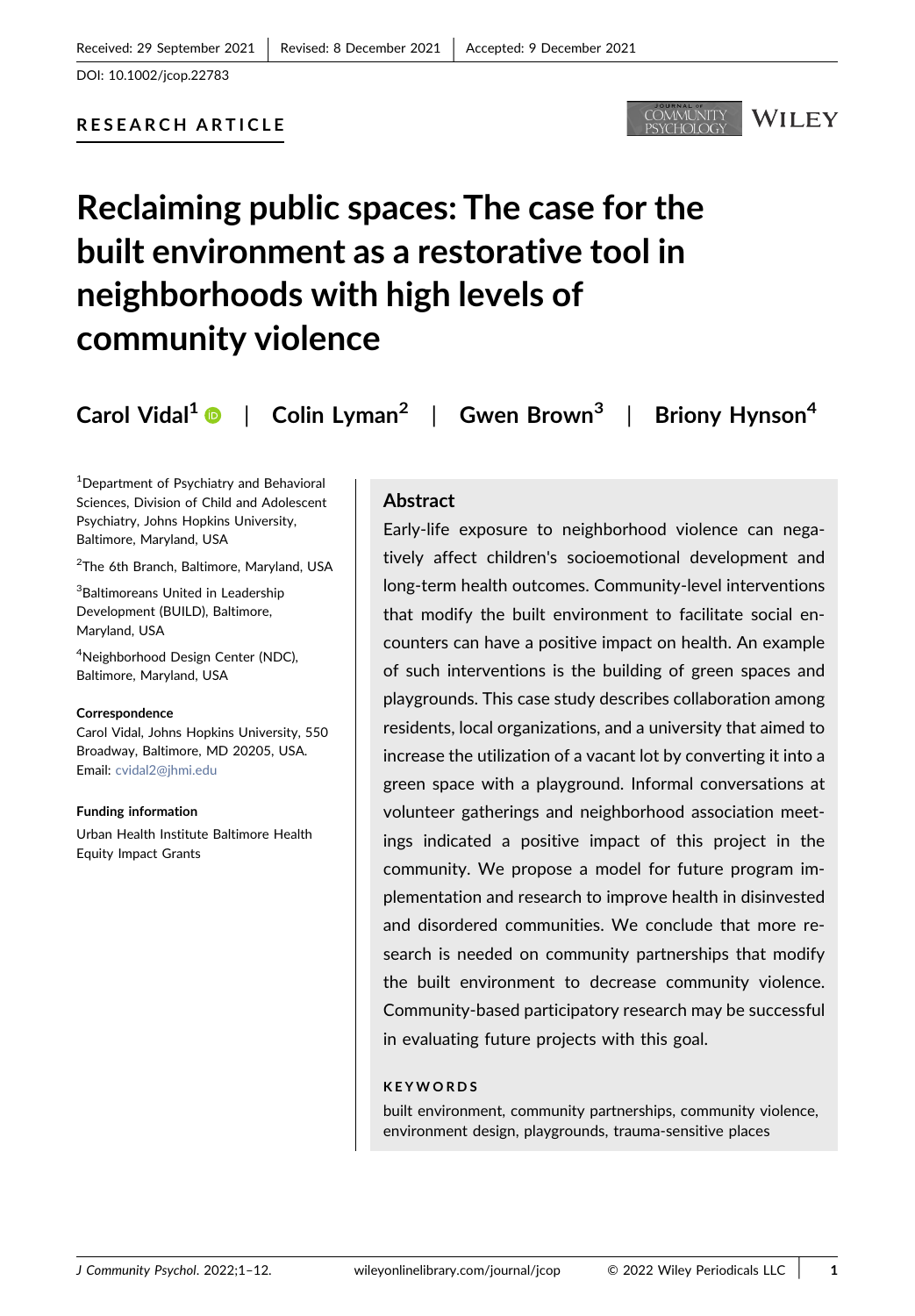# 1 | INTRODUCTION

Exposure to a violent environment early in life can negatively affect a person's social and emotional development (Roehler et al., [2018;](#page-10-0) Schilling et al., [2007](#page-10-1)). Children are especially sensitive to their environment. They are physiologically vulnerable as they are still developing, unable to respond to threats by changing their living location or having political influence, and more exposed to barriers of the built environment due to their limited autonomy (Lopez, [2012](#page-10-2)). Interventions focused on the built environment have proven effective in targeting diseases, such as obesity by promoting physical activity and access to healthy foods (Christian et al., [2015](#page-9-0); Remington & Brownson, [2011](#page-10-3)). These interventions can also be useful in the promotion of mental health.

The purpose of this case study is threefold. First, we review the literature on community violence and associated social and emotional outcomes, and the opportunities for the built environment to serve a restorative purpose in neighborhoods with high levels of violence. Second, we review evidence supporting key components of a proposed intervention that promotes greenness, social connections, and play. This evidence validates the development of an organic, slow‐paced approach that reclaims a public space for play in a neighborhood with high levels of violence. Finally, we present a case study as an example of a collaboration among different local entities and institutions to improve a neighborhood lot by creating green space with a playground and propose a model for future program implementation and research.

## 1.1 | Community violence, social and emotional health, and restorative environments

Exposure to violence in childhood increases the risk of criminal behaviors (Menard, [2002](#page-10-4)) and violence perpetration (Reed et al., [2014](#page-10-5)), and the presence of disorders such as depression and substance abuse later in life (Roehler et al., [2018;](#page-10-0) Schilling et al., [2007](#page-10-1)). High school students living in areas with high exposure to community violence report more fears and negative life experiences than those with lower exposure to violence (Cooley‐Quille et al., [2001\)](#page-9-1). Violence impacts mental health by increasing stress (Charles et al., [2004\)](#page-9-2) and limiting residents' access to public spaces (Anderson, [2000;](#page-8-0) Venkatesh, [2001\)](#page-11-0), depriving them of opportunities to socialize (Harding, [2009](#page-9-3)).

The effects of experiencing or witnessing traumatic events can be seen as a continuum. At one end of the continuum are the responses to discrete life‐threatening or traumatic events that happen once to people with healthy development and with no comorbid mental disorders. At the other end are the responses to multiple traumatic events that happen over time, with an early onset, and occurring to people who are already vulnerable (Briere & Spinazzola, [2005\)](#page-9-4). Children living in high poverty areas who frequently experience traumatic events, such as domestic and community violence often present the latter type of response. These children can experience a range of symptoms; from the traditional symptoms of posttraumatic stress disorder (PTSD), such as reliving or reexperiencing the event, presenting increased alertness and anxiety, and avoiding reminders of the event (American Psychiatric Association, [2013](#page-8-1)), to mood dysregulation, and interpersonal difficulties (Herman, [1992\)](#page-9-5). Traumarelated symptoms can make public outings anxiety‐provoking and unpleasant, leading to activity avoidance in public spaces (Wagenfeld et al., [2013](#page-11-1)).

While interventions to minimize the effects of trauma have traditionally focused on the individual and the family, less emphasis has been placed on community-level interventions. However, out of the 20%–25% children and adolescents in the US who suffer from mental health disorders, only less than half receive mental health care (Merikangas et al., [2010,](#page-10-6) [2011\)](#page-10-7). Additionally, the shortage of specialty services and difficulties accessing mental health services among low-income families and minorities (American Academy of Pediatrics, [2009\)](#page-8-2) support the need for more community‐based interventions to prevent retraumatization.

According to the National Executive Training Institute ([2005](#page-10-8)), an effective trauma treatment intervention must account for a dysregulated nervous system and a social environment that cannot contain this dysregulation. The Substance Abuse and Mental health Services Administration (SAMHSA, [2014](#page-11-2)) guide to implementing a trauma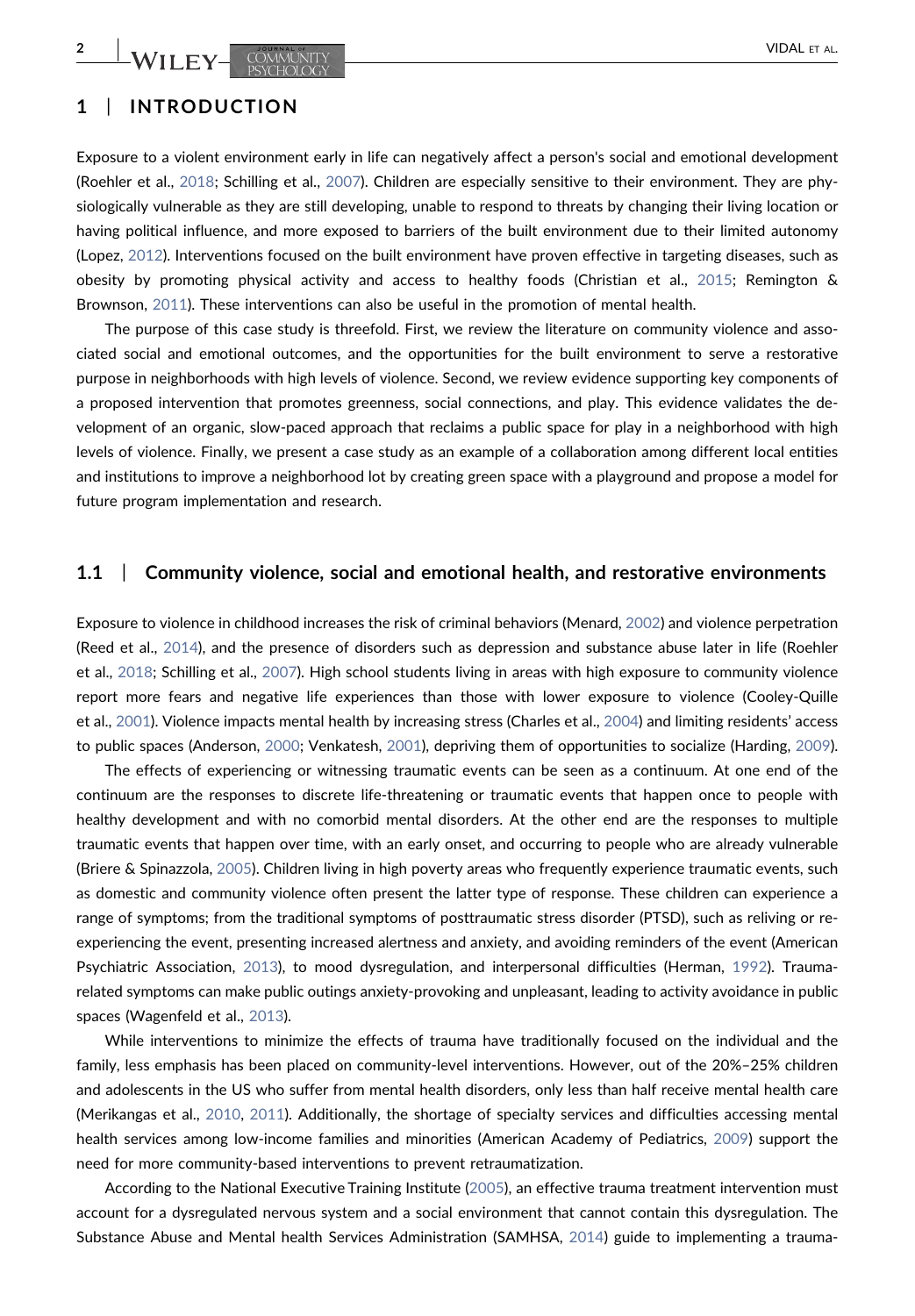informed approach in behavioral health settings lists domains to address the trauma that include policy, physical environment, engagement and involvement, and cross-sector collaboration and stresses the need for the physical environment to provide a sense of safety. An extension of trauma-informed care from the behavioral health system to neighborhoods would require the built environment to be sensitive to the needs of residents who have suffered traumatic experiences and to provide social engagement opportunities.

Studies across the world have examined trauma‐related symptoms in children through the lens of the physical environment as it pertains to community violence. Some anxieties can be triggered by locations similar to the sites where the child experienced the traumatic event (Lalor, [2013](#page-10-9)). Foley et al. [\(2013](#page-9-6)) studied gang formation and its relationship to the built environment, exploring how youth experience urban spaces and how they navigate threats to their safety. The authors concluded that there is a need for spatial sensitivity when creating new built environments to prevent retraumatization and violence. Spatial sensitivity is achieved by creating spaces that can be perceived in their entirety as these spaces reduce the threat of assault. Easy-to-navigate outdoor environments and easy-to-understand wayfinding systems can also help the person feel they can easily leave the space if faced with danger, minimizing stress and uncertainty (Carpman & Grant, [1993](#page-9-7)). Moreover, spaces that progressively challenge the person who has been traumatized can have a therapeutic effect. Progressive exposure to the feared object is the basis of the treatment for anxiety and trauma‐related symptoms and is encouraged while skills are gained in dealing with the trauma response. Beyond spatial sensitivity, research conducted with war veterans suffering from PTSD has demonstrated a need for environmental design that is meaningful and with the purpose (Wagenfeld et al., [2013](#page-11-1)).

#### 1.2 | Modifying the environment to promote social connections and play

People give meaning to places through the physical, social, and emotional connections they experience with the place (Saar & Palang, [2009\)](#page-10-10) and with other people in those places (Gustafson, [2001](#page-9-8)). These social connections can be augmented through the design of spaces that facilitate casual encounters and through programmed activities (Wagenfeld et al., [2013](#page-11-1)). The existing link between social support and health outcomes in vulnerable populations (Landsdowne, [2011\)](#page-10-11) supports the creation of structural‐level interventions that contribute to increasing social ties and promote mental health (Kawachi & Berkman, [2001](#page-9-9)).

One way to increase these social connections through neighborhood design is by using outdoor natural settings and green common spaces (Taylor et al., [2001](#page-11-3)). As outdoor green spaces, parks have a role in improving the social health of communities. For example, in Los Angeles, a study using geographical data found a positive association between the presence of parks and collective efficacy (Cohen et al., [2008\)](#page-9-10). Community involvement in neighborhood parks also increases social capital and collective efficacy (Kuo et al., [1998;](#page-10-12) Sherer, [2004](#page-10-13)), which are associated with lower rates of violence, regardless of the sociodemographic characteristics of the population and the level of neighborhood disorder observed (Sampson & Raudenbush, [2001\)](#page-10-14).

Overall, there is a positive association between the quantity of green spaces and perceived health and all‐cause mortality (Van den Berg et al., [2015](#page-11-4)). This association is especially true for people in lower socioeconomic status (SES) groups, suggesting that green spaces can minimize the existing health differences among SES groups (Marmot, [2006\)](#page-10-15) and attenuate the negative effects of poverty (Lachowycz & Jones, [2014](#page-10-16); Maas et al., [2006](#page-10-17); Mitchell & Popham, [2007](#page-10-18), [2008](#page-10-19); Mitchell et al., [2015](#page-10-20)). Yet, the association between greenness and health is not always limited to access to traditional green spaces such as parks. Positive health outcomes have also been associated with small green spaces such as street trees, paths, greenways, or gardens (Mitchell et al., [2011\)](#page-10-21). These smaller green spaces provide more effective opportunities for stress reduction as they serve as microrestorative settings. For example, nearby natural outdoor environments such as viewing trees from a window, or listening to birds have been successfully used in restoration processes (De Vries et al., [2013](#page-9-11); Kaplan, [2001;](#page-9-12) Triguero‐Mas et al., [2015](#page-11-5)).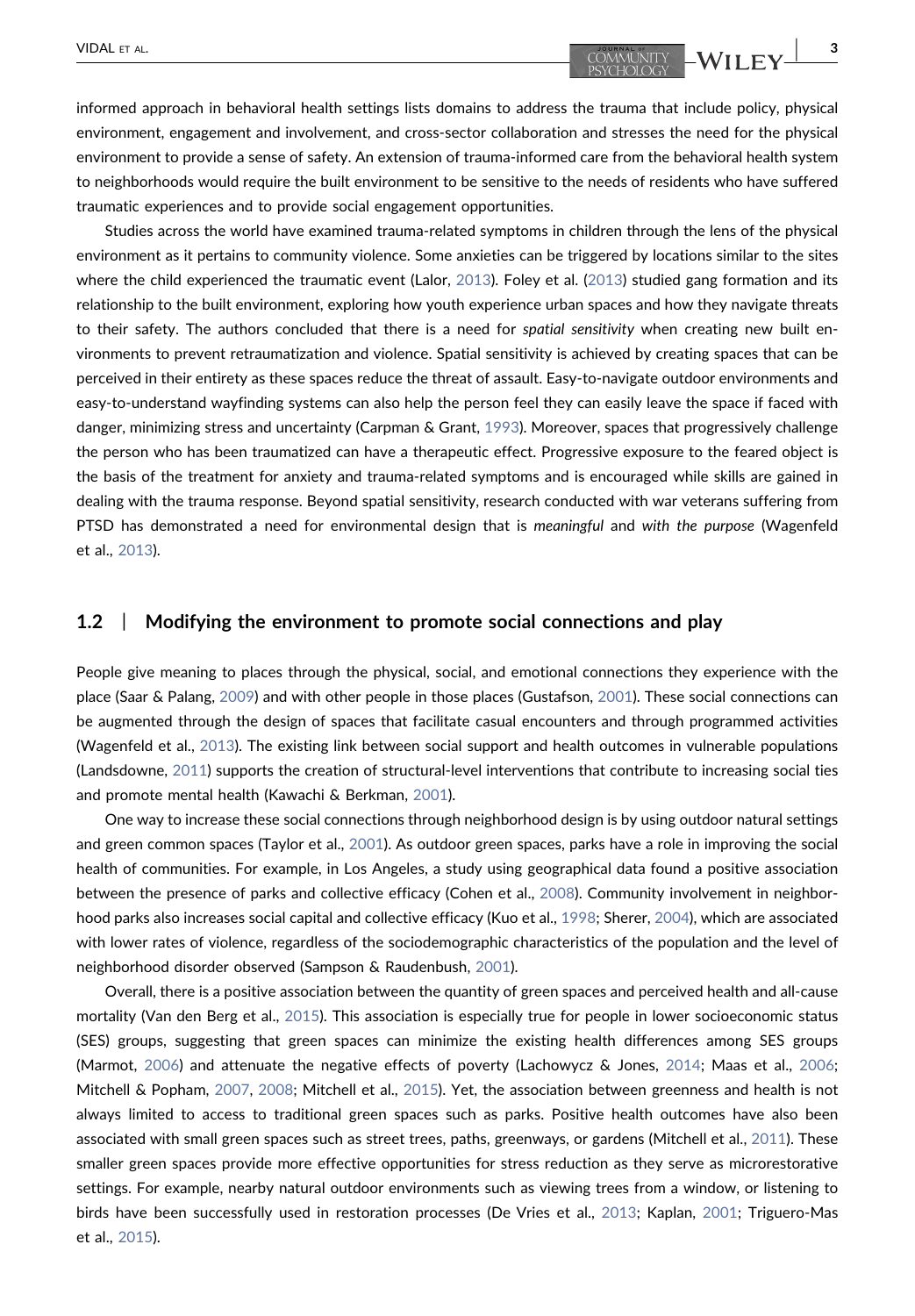WILEY-COMMUNITY COMMUNITY

Previous research has also demonstrated that urban green spaces and trees influence the rates of violent crime in a community (Lösel & Farrington, [2012\)](#page-10-22) with more green exposure being associated with lower levels of violent crime (Kondo et al., [2017](#page-10-23); Wolfe & Mennis, [2012\)](#page-11-6).

Place-based solutions to reduce violence support the use of greening of vacant spaces to decrease community violence (Kondo et al., [2018](#page-9-13)). Studies have found a significant reduction in gun violence (Branas et al., [2011\)](#page-9-14) and property crime (Kondo et al., [2016](#page-9-15)), and an increase in residents' perceptions of safety (Garvin et al., [2013](#page-9-16)) when greening vacant land compared to control lots. A cluster‐randomized trial examined adults living within vacant lot clusters randomly assigned to three study groups (greening, trash cleanup, and a control group) and followed them up for 18 months. Pre- and postintervention measures showed that self-reported feelings of depression and worthlessness decreased for those living near greened vacant land (South et al., [2018\)](#page-11-7).

The ultimate goal when designing spaces is to create environments that allow people to engage in activities of their preference. Play is a basic activity for healthy growth in children as it promotes cognitive, physical, and socioemotional development (Shonkoff & Phillips, [2000](#page-10-24)). It also increases the brain's capacity for learning through exercise, often embedded in outdoor play (Isenberg & Quisenberry, [2012\)](#page-9-17). Playgrounds provide a safe environment that is designed specifically to enhance the opportunities for a child to play (Duerr Evaluation Resources, [2018\)](#page-9-18).

The benefits of play are especially relevant for children and families living in more stressful environments as shown by declines in outdoor play in recent decades (Burdette & Whitaker, [2005](#page-9-19); Hofferth & Sandberg, [2001](#page-9-20)), which coincide with an increase in concerns about safety (Clements, [2004\)](#page-9-21). Neighborhoods with higher numbers of households in poverty are associated with an increase in maternal fear of children playing outdoors (Timperio et al., [2005](#page-11-8); Weir et al., [2006\)](#page-11-9). Conversely, a perception of higher collective efficacy in the neighborhood is associated with a decrease in fear of outdoor child play (Kimbro & Schachter, [2011](#page-9-22)). Concurrently, there has been a decrease in overall time spent in free play (Hofferth & Sandberg, [2001\)](#page-9-20) at the expense of structured activities, which children consider less important to their wellbeing (Fattore et al., [2016\)](#page-9-23), calling for a need for safe outdoor spaces that can provide opportunities for unstructured play.

In summary, creating outdoor green spaces that encourage social engagement and facilitate activities like play can serve a restorative purpose. These spaces can directly improve social and emotional wellbeing and facilitate social engagement. Social engagement can have a positive effect on the communities by positively strengthening the neighborhood's social environment and ultimately decreasing community violence.

## 2 | CASE STUDY

We discuss intervention in an urban neighborhood with high rates of community violence in the Mid‐Atlantic region, as an example of the potential of built spaces for play and social connection to improve overall community health. We aimed to understand the mechanisms by which the built environment affected community violence and how community participation changed through the process of building a green space with a playground. The plan was to conduct meetings with community members to collect qualitative data on perceptions about community violence and engagement as changes in the physical space started to take place. We conducted two meetings with community members to collect qualitative data at baseline and nine months after the installation of a playground in a lot. The team obtained the University's Institutional Review Board approval.

## 2.1 | Setting

The project was conducted in Baltimore, a Mid‐Atlantic city in the state of Maryland. Baltimore was the second most violent city after Saint Louis, MO, in 2016, with a homicide rate of 55.2 per 100,000 people (The Trace, [2018](#page-11-10)). After decades of a steady decrease in homicides, there was a spike in murders following the unrest caused by the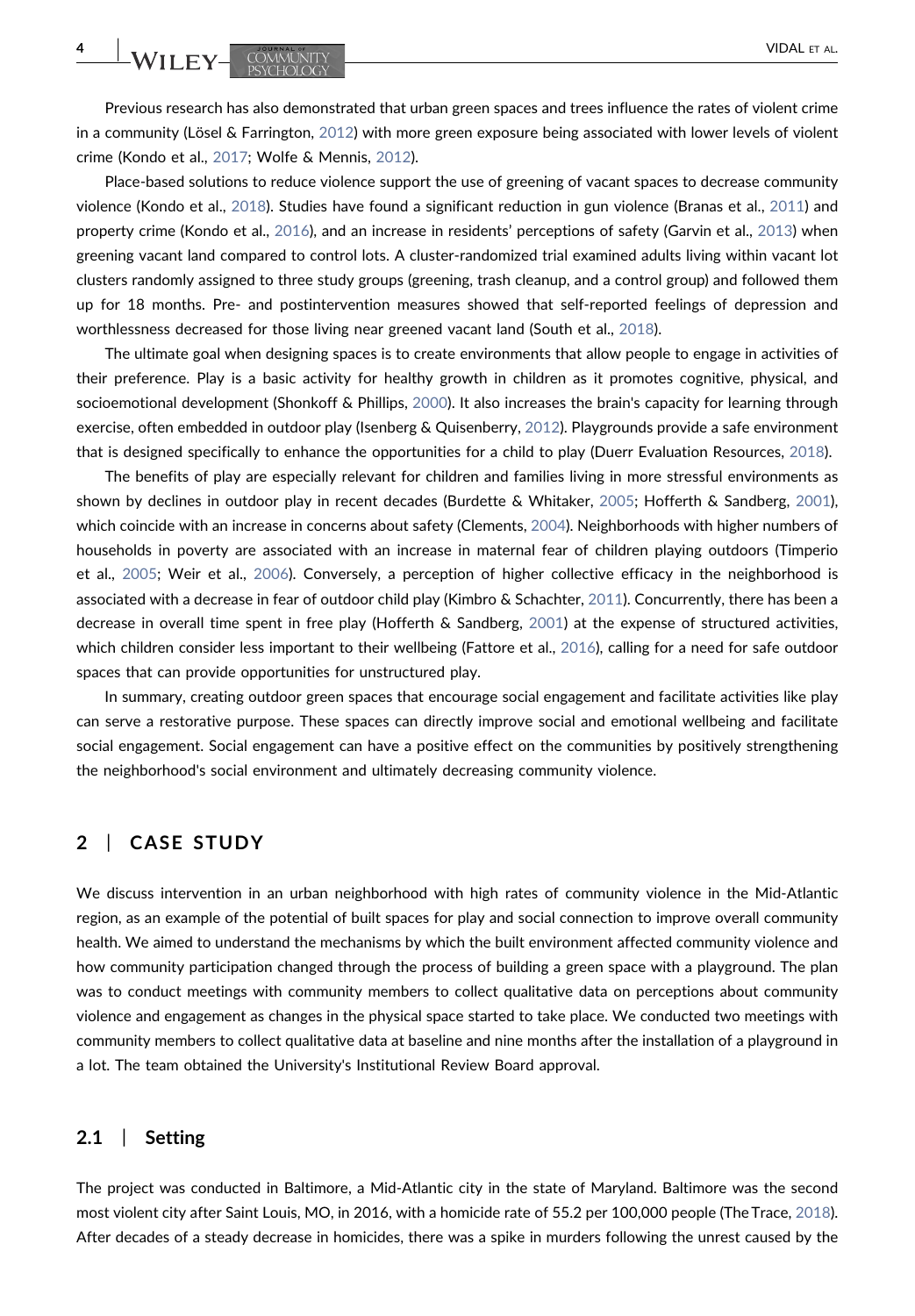death of an unarmed Black man (Freddy Gray) under police custody. In 2017, the city set a record of homicides per capita with a total of 343 homicides and 55.8 killings per 100,000 people. The majority of the victims were Black males ( $n = 250$ ) (The Baltimore Sun, [2017a](#page-11-11)).

This project was conducted in 2016 in the Darley Park Community, a small section of the Clifton‐Berea neighborhood located in the east and north part of Baltimore City. Census data from 2010 (U.S. Census Bureau, [2010](#page-11-12)) showed the Clifton‐Berea neighborhood to have a lower median household income, lower adult educational attainment, higher unemployment rates, a higher percentage of households with a median income of less than \$25,000, and a higher family poverty rate than the average for the city of Baltimore. The alcohol and tobacco store density in the Clifton‐Berea doubled that of the city. The number of arrests of youth ages 10–17 per 1000 was 326.5 for Clifton‐Berea versus 145.1 for Baltimore City. This neighborhood's homicide incidence rate was three times as high (61.8 vs. 20.9) as that of the city. At the time, the neighborhood ranked among the highest in violent crime rate, gun-related homicides, adult and juvenile arrests, and 911 calls per 1000 residents in the city (Baltimore Neighborhood Indicators Alliance, [2017\)](#page-8-3).

## 2.2 | Community partner organizations

The Darley Park project began as a neighborhood-led initiative. Baltimoreans United in Leadership Development (BUILD), a local organization that focuses on engaging communities by building relationships, began organizing neighbors to make the neighborhood safer. At the time, the levels of violence in the neighborhood were such that the neighborhood association needed to hold meetings outside of the neighborhood. In 2011 and 2012, respectively, the murders of a 12‐year‐old boy and a 13‐year‐old girl stunned the community (The Baltimore Sun, [2012](#page-11-13)) and the increased police involvement led to a slight decrease in violence. The neighborhood meetings were then transferred to the local church and from there to the recreational center. Darley Park neighbors had initially expressed interest in having a painted mural on a building wall surrounding an abandoned lot. They chose the location for the mural because of its potential as a space for play and gathering, and the need for aesthetic improvement. Their interest eventually expanded to improving the lot itself. In January 2015, the leaders of BUILD connected with the 6th Branch, an organization that utilizes the skills of military veterans to execute assertive community service initiatives, after hearing about their work with a reconstruction project of an abandoned lot in a nearby neighborhood. At the same time, the Neighborhood Design Center (NDC) became involved. The NDC is an organization with 6th Branch connections that works locally to create "people places" by promoting social use and improving access to play, turning vacant lots into community assets through greening. These organizations engaged by listening in neighborhood association meetings and proceeded to involve community members by having regular work meetings at the park launching the project on Martin Luther King's Day in 2015. The Darley Park Gateway Park space was claimed as a park with a sign, a tire pyramid that served the purpose of allowing play for children, and planters to designate the park's perimeter and block truck traffic and parking.

The community worked through a visioning process that highlighted the need to provide a community‐ convening space for occasional events and to make an area for local children that would be dedicated, safe, and have open lines of visibility. The site layout was developed to incorporate both of these identified uses, with a smaller section for play, set back from a highly transited adjacent road, and a larger section identified for community events.

#### 2.3 | Process

The local University had initial planning conversations with NDC in the spring of 2015. In the summer of 2016, 16 neighbors from Darley Park and representatives from the community organizations gathered to discuss the use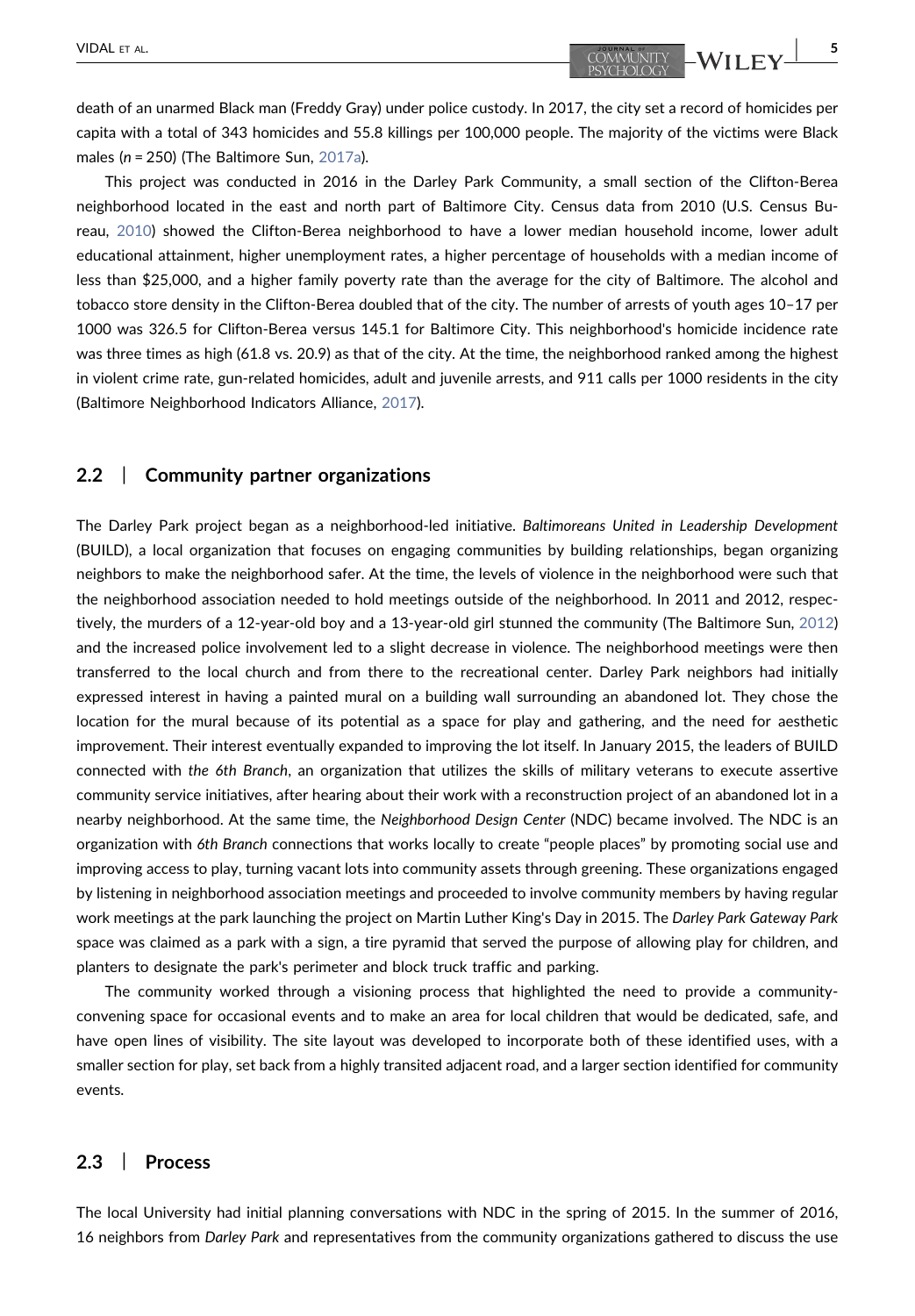of the neighborhood's open lot that the community wanted to turn into a park. An NDC representative facilitated the meeting and a representative from the local university transcribed the neighbors' comments. The setting of the meeting was the community room at the Rita Church Community Center in Baltimore City. The building is managed by Baltimore City Parks and Recreation and is a newly remodeled, state-of-the-art community recreation center. It is also the closest public facility for community meetings to the neighborhood, located just outside the boundaries of the small community. The neighbors were asked to discuss how they felt about the conditions in the neighborhood's built and social environments and their use of the neighborhood's public spaces, as well as their wishes for the lot and the expected challenges or barriers for the implementation of the project. The quotes gathered from the neighbors' comments were discussed by the first (Carol Vidal) and last (Briony Hynson) authors and grouped into two main themes consisting of the hopes and perceived barriers and challenges in the construction of a playground and a space for a social gathering in the neighborhood. The results were further discussed with the rest of the authors. Community residents shared hopes to have a play area for children and a gathering spot for the community to conduct events and meetings. They also wanted the space to be aesthetically pleasing. The challenges identified for the space were the high levels of community violence, the existing traffic, and pollution levels, the fear for the levels of drug activity and the underground economy, the low levels of collective efficacy and community trust in other neighbors and existing institutions like the police department, trash and overall lack of care for common spaces, and a general sense of hopelessness that things would improve (For details on the responses, see Table [1\)](#page-6-0).

The team tested the soil to ensure that levels of chemicals from previous demolitions were not above the toxic threshold. We purchased boulders, benches, and flowerpots to block truck traffic that made the space unsafe for children to play in. A swing set was procured and installed, attracting children to the area. Other organizations supplied pieces of equipment. Additionally, a local art university class designed a mural for one of the walls bordering the lot. Adjacent murals with themes about the Chesapeake Bay were designed by an environmental organization that hired two local neighbors. The 6th Branch held weekly volunteer gatherings in which anyone was invited to build the space. From 2015 to 2017, the project leveraged over 4300 volunteer hours at regular weekly volunteer days. The momentum created by the improvement of the small lot of the park helped secure more private and public funds.

A second meeting was held with neighbors 9 months after the first one, to discuss changes in the park and perceptions of its impact in the community with neighbors and community leaders. The neighbors explained that "the lot has truly lifted the neighborhood" and that more children were using the space. During this meeting, the neighbors planned the "First Darley Park Art Day" organized by local residents and community organizations. Though the community had identified the need for community convening spaces for social activities, the exact nature of some of these uses was unanticipated. The wood platform was used for spoken word performances, and the general space was used for gatherings for memorial services, the local school's ice-cream social, graduation parties, and a backpack give‐away day to distribute schools supplies. The local police also sponsored a community movie night. The neighbors took ownership of the space, resisting the proposed building of a laundromat. While the levels of violence in the community continued to be high, the space was not perceived as dangerous, as per the neighbors, even drug dealers in the neighborhood "make sure that nothing goes on there."

In the Summer of 2017, a brutal murder in the neighborhood (The Baltimore Sun, [2017b\)](#page-8-3) prompted leaders to plan a press conference and vigil at the site to bring light to the problem of community violence, and start a "listening campaign" to capture top concerns of the neighbors. Led by BUILD, a group of neighbors and members of churches and organizations went door by the door asking the neighbors what they thought were the solutions to reduce community violence. The top two issues identified were: 1—Children and youth are traumatized and have few opportunities for positive activities and relationships. 2—Criminal activity results in a lack of safe places for people to walk and play. This neighborhood response validated continued efforts to create safe public spaces in disinvested neighborhoods.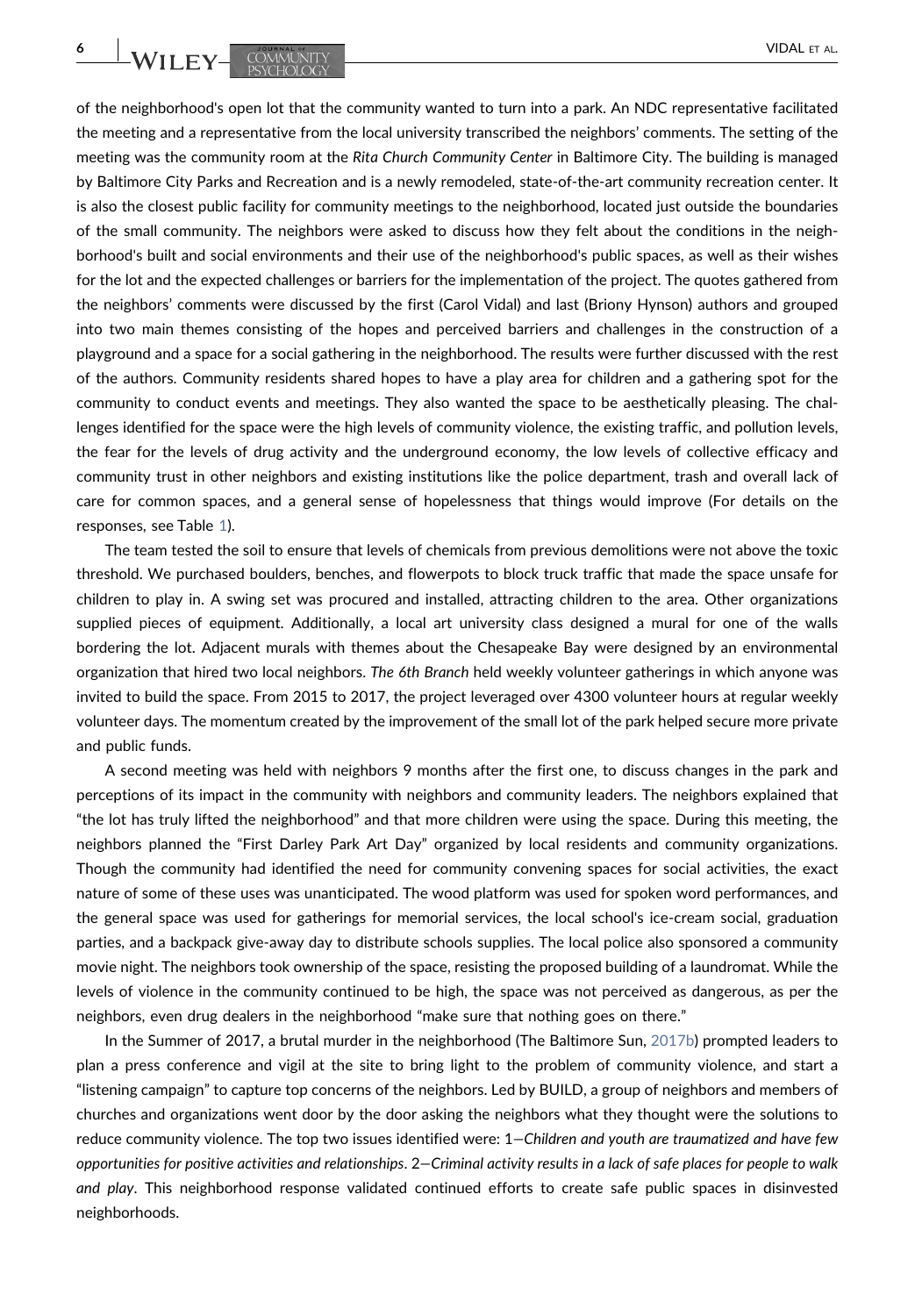<span id="page-6-0"></span>TABLE 1 Hopes and perceived barriers and challenges in the construction of a playground and space for social gathering

| <b>Community hopes</b>                               | <b>Comments</b>                                                                                                                                                                                                                                                                                                                                                                                                       |
|------------------------------------------------------|-----------------------------------------------------------------------------------------------------------------------------------------------------------------------------------------------------------------------------------------------------------------------------------------------------------------------------------------------------------------------------------------------------------------------|
| Play area for children                               | Closer play area.<br>Children to participate in building playground                                                                                                                                                                                                                                                                                                                                                   |
| A gathering spot for the community                   | Events "like Jazz Night"<br>Community meetings held outside                                                                                                                                                                                                                                                                                                                                                           |
| Aesthetically pleasant                               | Clean, with no trash                                                                                                                                                                                                                                                                                                                                                                                                  |
| Challenges/barriers                                  | Comments                                                                                                                                                                                                                                                                                                                                                                                                              |
| Community violence                                   | "A lot" of violence<br>"We don't want to go out"<br>"We can't even use our porch during the day, much less at night time"<br>The weekend prior "before 12pm, on a Sunday morning, there was a<br>shooting"<br>"It's important that the community comes outside. That's the only way you<br>can reclaim spaces"<br>There were shootings at all times, which created a sense of unpredictability<br>and constant danger |
| Traffic and pollution                                | Traffic and pollution (including noise pollution)<br>Nuisance trucks driving into the lot impede the use of the space for play                                                                                                                                                                                                                                                                                        |
| Fear of drug activity and the<br>underground economy | Corner store owner allowing drug deals to happen in the store<br>Residences used for prostitution<br>Fear of "foot traffic" because it becomes a "drug area"<br>Wish to control environment "alley needs to be blocked" so no drug dealers<br>go from one street to the other<br>Alleys being used by children to go to school                                                                                        |
| Low collective efficacy and community<br>trust       | "Need to retrain neighbors to call the police"<br>Neighbors "move in and out," and "before you know their names, they are<br>gone" although there are still some "old timers"<br>"I know not all Section 8 housing people are bad, but "they keep putting them<br>in my block"                                                                                                                                        |
| Trash                                                | Open spaces used to "dump trash"<br>"People come from the outside [of Baltimore/the neighborhood] and dump<br>their trash"<br>"They buy these houses for nothing and then they throw all the things out"                                                                                                                                                                                                              |
| Sense of hopelessness                                | "You work so hard all your life to be able to enjoy your home, and then<br>you can't"<br>"We live in a total different time. We don't have the same values"                                                                                                                                                                                                                                                           |

# 3 | FINDINGS

We conducted an intervention that consisted of codesigning, prototyping, and holding community build days in a public space in collaboration with local residents. We conceptualize the outcomes of this project in a proposed model (Figure [1](#page-7-0)), where an intervention in a disinvested neighborhood facilitates community engagement and improves a sense of safety among neighbors, reducing stress and social isolation, and potentially improving health outcomes.

While often only high-cost changes are considered as worthy of implementation in disinvested communities, small changes that are driven by community stakeholders, and have the buy-in of the neighbors can have a positive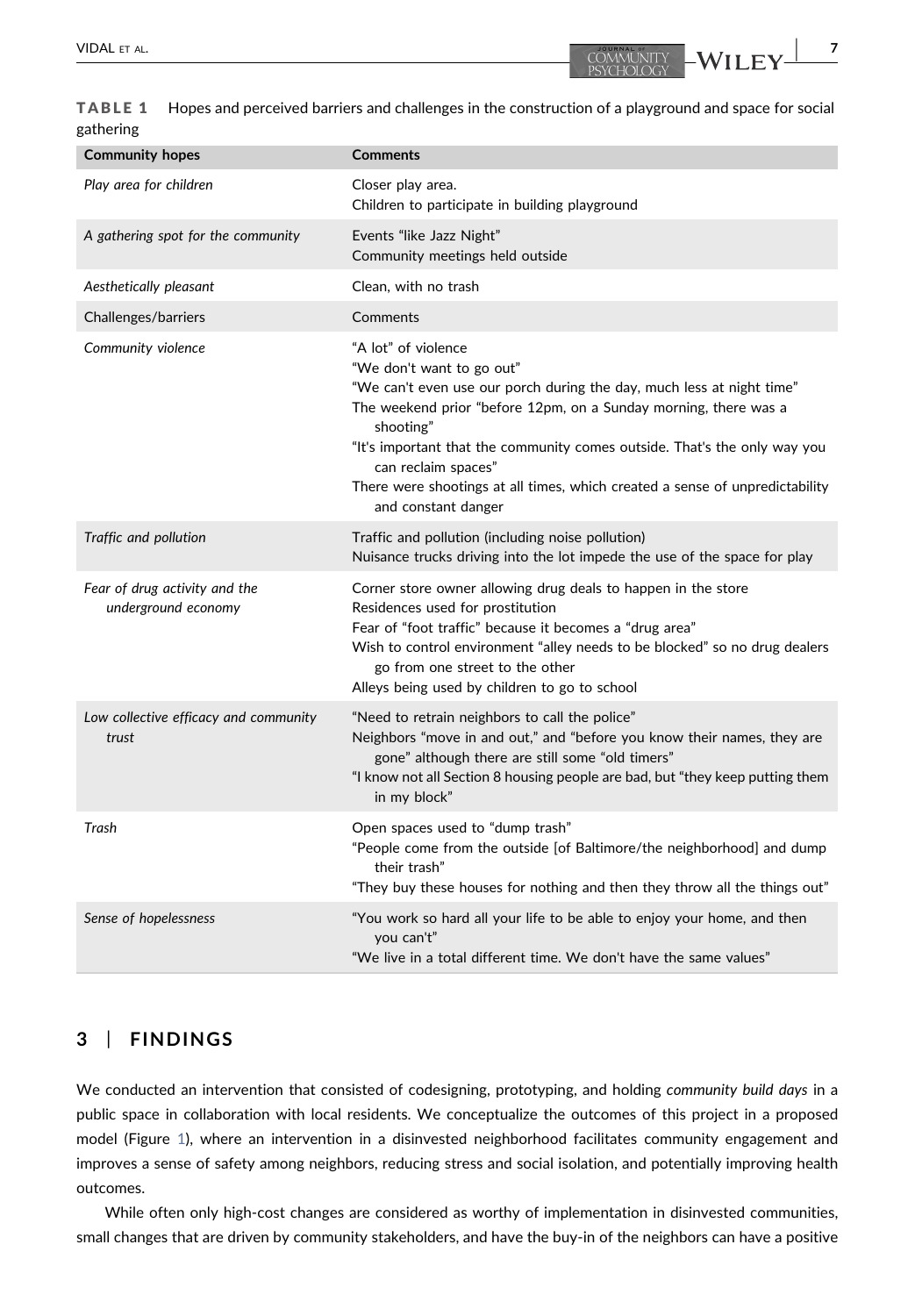<span id="page-7-0"></span>

FIGURE 1 Model of an intervention to reclaim public spaces to increase community engagement with the purpose of improving health outcomes in disinvested and disordered environments

impact in creating community attachments to the local space and pride in preserving it. In this case, perpetrators of community violence involved in underground economies retrieved their activities from the redesigned space, demonstrating that valuable built environment changes that are community‐led can halt illegal activity in those spaces.

The community organizations became involved in the project in a staggered way. Yet, these organizations valued and utilized each other's expertise, jointly working to facilitate the implementation of the neighbors' vision of the lot. Some of the community partners involved in the project had invested years in community organizations. This time investment created the groundwork for the snowball effect of the contributions each new partner helped create, ultimately promoting bigger investments.

After discussion with community leaders and organizers, the team learned that many of the neighbors were transient, which made it difficult to have a captive audience to evaluate the effects of the intervention on the neighbors. We identified some discrepancies in needs between the community that needed a more organic timeline and the needs of the university's regulatory enterprises. Yet, the connections established with the community were beneficial and the concrete purchase of playground materials showed the interest of the institution in the project beyond evaluation.

# 4 | DISCUSSION

This case study is an example of an environmental intervention that promotes play and social interaction in a neighborhood with high rates of community violence. The project collaboratively turned a vacant lot into a small green space with a playground and attempted to empower the neighbors to make decisions about their own community space. The experience with this process supports the notion that comprehensive interventions in community settings, beyond the clinic, are necessary for poorly resourced communities with high levels of community violence, where the traditional medical resources are insufficient to prevent mental health problems. We suggest that a balance of evidence-based community-level interventions that see health as the promotion of wellness, and clinical interventions, may have broader positive effects on the health of vulnerable populations.

Some barriers limited our ability to better understand the association between building the green space with a playground and the improvement of health, as the evaluation of this project was limited to the collection of perceptions by the neighbors, the number of volunteer hours, and the activities held in the space. More rigorous methodological methods will be needed in the future as there is a need to include mental health measures in environmental interventions. Community‐based participatory research can be helpful in evaluating these projects, as well as observations about parks' characteristics, park utilization, and surveying neighbors.

Despite these limitations, comments made by community members suggested a positive impact on the neighborhood. The success of this collaboration calls for interdisciplinary work between mental health and design professionals to create spaces that take into consideration the recovery needs of highly traumatized populations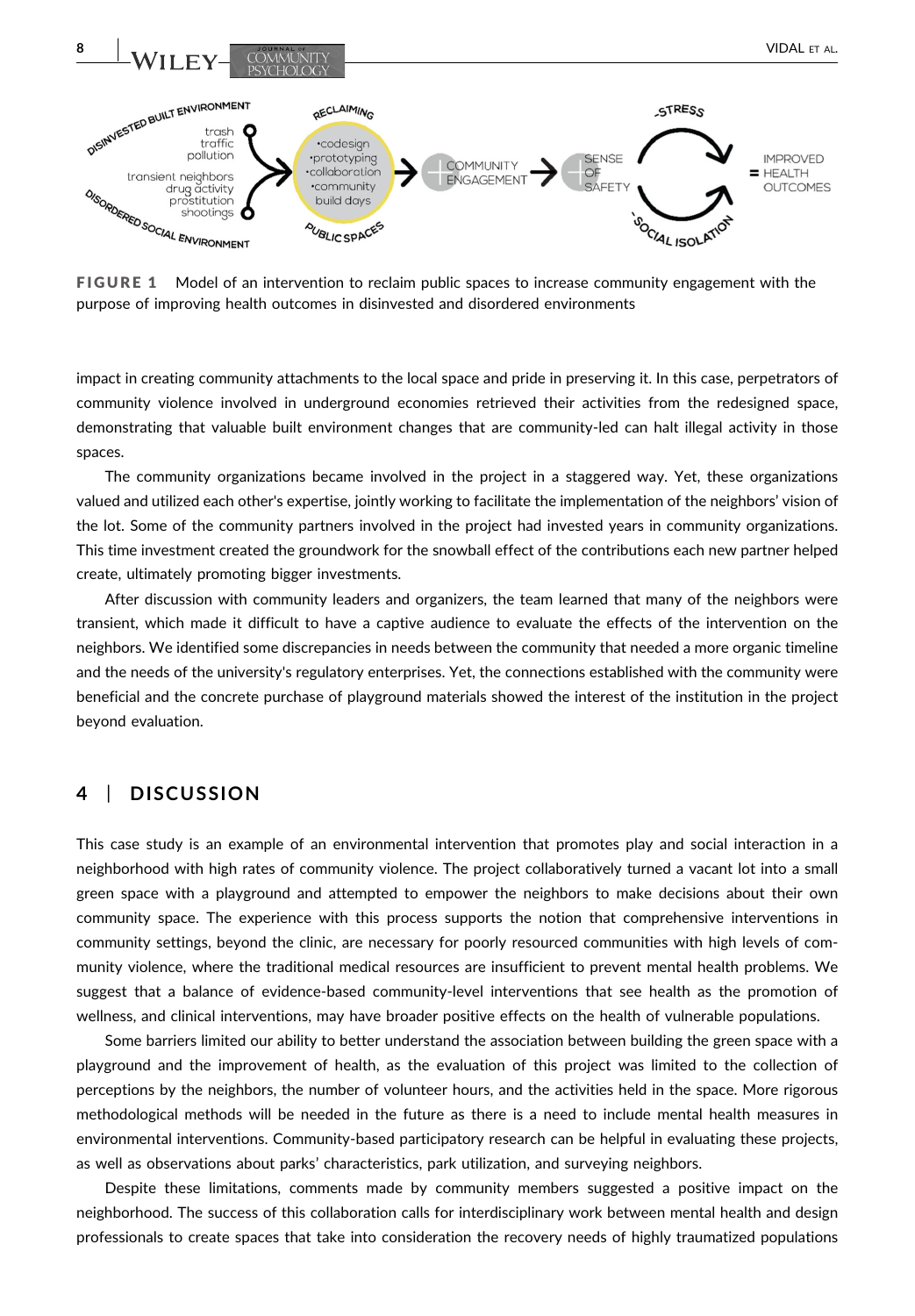(Wagenfeld et al., [2013](#page-11-1)). These collaborations should incorporate sustained input from the local community. A simple intervention like the one exposed in this case study can help soften the effects of community violence in two essential ways: by increasing social connections (Taylor et al., [2001](#page-11-3)); and by restoring health in those affected by violence exposure (Christiansen, [1999](#page-9-24)).

The next steps may involve the implementation of activities to promote the use of the already created physical space and the continuation of volunteer involvement in the improvement of the park. Parks in low-income neighborhoods are often less utilized than those in high-income areas (Cohen et al., [2013\)](#page-9-25), but park safety is not as important as park programming (i.e., free exercise classes) in park utilization (Cohen et al., [2016\)](#page-9-26).

Additionally, interventions at this level have multiple confounding elements that will need to be considered as potentially affecting outcomes. Finally, there is often tension between the need to measure outcomes and the community's need for organic change that does not always adjust to research protocols. This tension should be considered so an appropriate amount of time is dedicated to building relationships and measuring outcomes longitudinally. Larger projects with community participation from beginning to end will be necessary.

# 5 | CONCLUSION

Children's exposure to community violence affects their socioemotional development and long‐term health outcomes. Local community engagement to change the built environment can have benefits derived both from the physical changes themselves and the promotion of social connections. Simple interventions that include components such as greenness and playgrounds can positively affect neighborhoods with high rates of community violence. This case study exemplifies an environmental intervention driven by neighbors and supported by local entities to promote play and social interaction in a neighborhood with high rates of community violence by turning a vacant lot into a small green space with a playground. Balancing evidence‐based community‐level interventions that promote wellness and traditional clinical interventions may have broader positive effects on the health of vulnerable populations.

#### ACKNOWLEDGMENT

This study was supported by the Urban Health Institute Baltimore Health Equity Impact Grants.

#### CONFLICT OF INTERESTS

The authors declare that there are no conflict of interests.

#### ORCID

Carol Vidal <http://orcid.org/0000-0001-5104-2284>

## PEER REVIEW

The peer review history for this article is available at <https://publons.com/publon/10.1002/jcop.22783>

#### REFERENCES

<span id="page-8-1"></span><span id="page-8-0"></span>American Psychiatric Association. (2013). Diagnostic and statistical manual of mental disorders (5th ed.). Anderson, E. (2000). Code of the street: Decency, violence, and the moral life of the inner city. Norton.

- <span id="page-8-2"></span>Committee on Psychosocial Aspects of Child and Family Health and Task Force on Mental Health. (2009). Policy statement The future of pediatrics: Mental health competencies for pediatric primary care. Pediatrics, 124(1), 410-421. [https://doi.](https://doi.org/10.1542/peds.2009-1061) [org/10.1542/peds.2009-1061](https://doi.org/10.1542/peds.2009-1061)
- <span id="page-8-3"></span>Baltimore Neighborhood Indicators Alliance (BNIA). (2017). Vital signs 15: Measuring progress toward a better quality of life in every neighborhood. Jacob France Institute, University of Baltimore.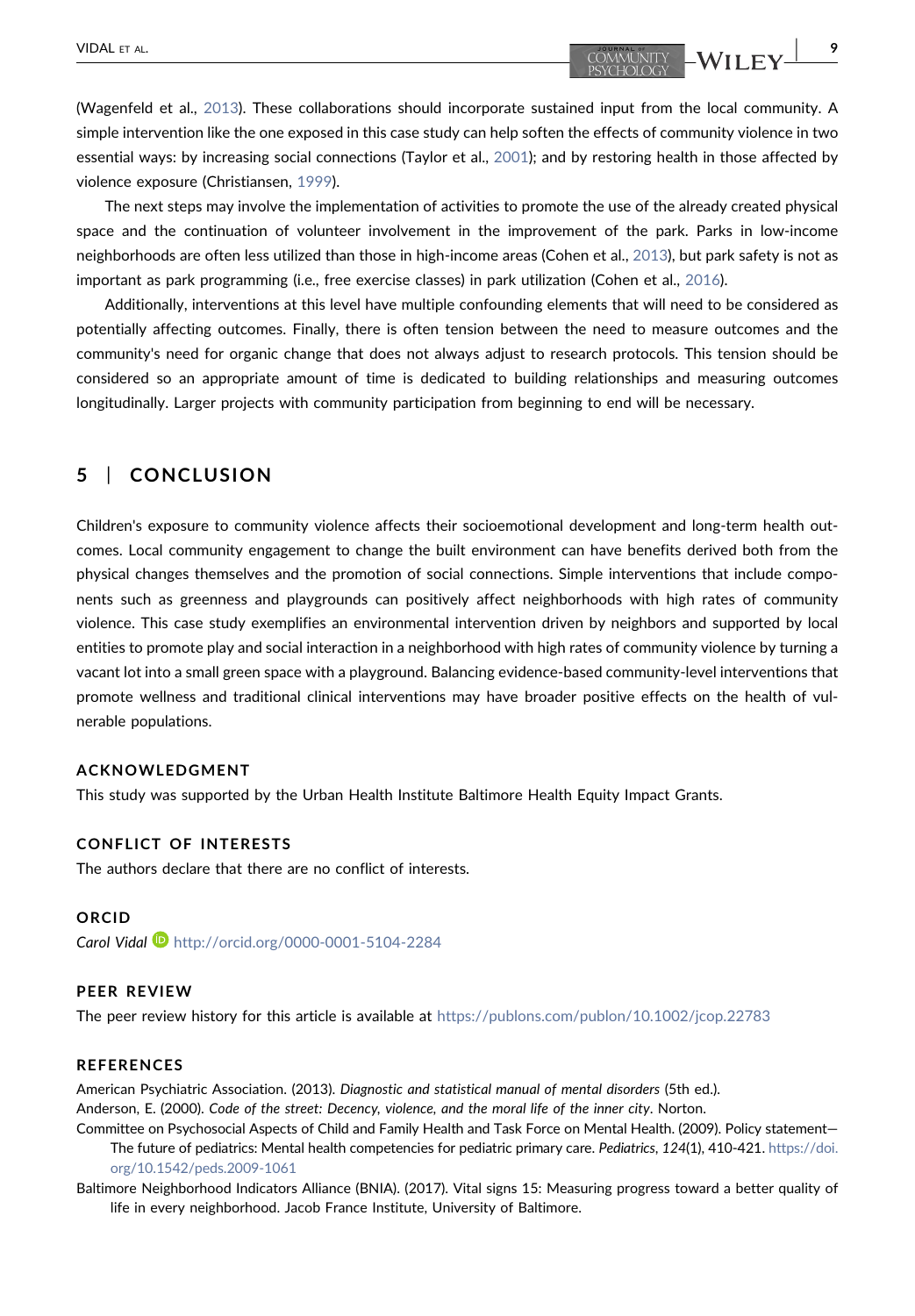- <span id="page-9-14"></span>Branas, C. C., Cheney, R. A., MacDonald, J. M., Tam V. W., Jackson T. D., Ten Have T. R. (2011). A difference-indifferences analysis of health, safety, and greening vacant urban space. American Journal of Epidemiology, 174(11), 1296–1306. <https://doi.org/10.1093/aje/kwr273>
- <span id="page-9-4"></span>Briere, J., & Spinazzola, J. (2005). Phenomenology and psychological assessment of complex posttraumatic states. Journal of Traumatic Stress, 18(5), 401–412.
- <span id="page-9-19"></span>Burdette, H. L., & Whitaker, R. C. (2005). Resurrecting free play in young children: Looking beyond fitness and fatness to attention, affiliation, and affect. Archives of Pediatrics & Adolescent Medicine, 159(1), 46–50.
- <span id="page-9-7"></span>Carpman, J. R., Grant, M. A. (1993). Design that cares: Planning health facilities for patients and visitors (2nd ed.). American Hospital Publishing.
- <span id="page-9-2"></span>Charles, C. Z., Dinwiddie, G., & Massey, D. S. (2004). The continuing consequences of segregation: Family stress and college academic performance. Social Science Quarterly, 85(5), 1353–1373. [https://doi.org/10.1111/j.0038-4941.2004.](https://doi.org/10.1111/j.0038-4941.2004.00280.x) [00280.x](https://doi.org/10.1111/j.0038-4941.2004.00280.x)
- <span id="page-9-0"></span>Christian, H., Zubrick, S. R., Foster, S., Giles‐Corti, B., Bull, F., Wood, L., Knuiman, M., Brinkman, S., Houghton, S., & Boruff, B. (2015). The influence of the neighborhood physical environment on early child health and development: A review and call for research. Health & Place, 33, 25–36.
- <span id="page-9-24"></span>Christiansen, C. H. (1999). Defining lives: Occupation as identity: An essay on competence, coherence, and the creation of meaning. American Journal of Occupational Therapy, 53, 547-558. <https://doi.org/10.5014/ajot.53.6.547>
- <span id="page-9-21"></span>Clements, R. (2004). An investigation of the state of outdoor play. Contemporary Issues in Early Childhood, 5, 68–80. [https://](https://doi.org/10.1111/j.0038-4941.2004.00280.x) [doi.org/10.1111/j.0038-4941.2004.00280.x](https://doi.org/10.1111/j.0038-4941.2004.00280.x)
- <span id="page-9-26"></span>Cohen, D. A., Han, B., Derose, K. P., Williamson, S., Marsh, T., Raaen, L., & McKenzie, T. L. (2016). The paradox of parks in low-income areas: Park use and perceived threats. Environment and Behavior, 48(1), 230-245.
- <span id="page-9-10"></span>Cohen, D. A., Inagami, S., & Finch, B. (2008). The built environment and collective efficacy. Health & Place, 14(2), 198–208.
- <span id="page-9-25"></span>Cohen, D. A., Lapham, S., Evenson, K. R., Williamson, S., Golinelli, D., Ward, P., Hillier, A., & McKenzie, T. L. (2013). Use of neighbourhood parks: Does socio‐economic status matter? A four‐city study. Public Health, 127(4), 325‐332. [https://](https://doi.org/10.1016/j.puhe.2013.01.003) [doi.org/10.1016/j.puhe.2013.01.003](https://doi.org/10.1016/j.puhe.2013.01.003)
- <span id="page-9-1"></span>Cooley‐Quille, M., Boyd, R. C., Frantz, E., & Walsh, J. (2001). Emotional and behavioral impact of exposure to community violence in inner-city adolescents. Journal of Clinical Child Psychology, 30(2), 199-206.
- <span id="page-9-11"></span>De Vries, S., van Dillen, S. M., Groenewegen, P. P., & Spreeuwenberg, P. (2013). Streetscape greenery and health: Stress, social cohesion and physical activity as mediators. Social Science & Medicine, 94, 26–33.
- <span id="page-9-18"></span>Duerr Evaluation Resources. (2018). Shasta children and families first commission. research paper: The benefits of playgrounds for children aged 0‐5. [http://www.imaginationplayground.com/images/content/2/9/2999/the-benefits](http://www.imaginationplayground.com/images/content/2/9/2999/the-benefits-of-playgrounds-for-children-aged-0-5.pdf)[of-playgrounds-for-children-aged-0-5.pdf](http://www.imaginationplayground.com/images/content/2/9/2999/the-benefits-of-playgrounds-for-children-aged-0-5.pdf)
- <span id="page-9-23"></span>Fattore, T., Mason, J., & Watson, E. (2016). Children's understandings of well‐being: Towards a child standpoint, Children's well-being: Indicators and research (Vol. 14). Springer. <https://doi.org/10.1007/978-94-024-0829-4>
- <span id="page-9-6"></span>Foley, E., Ross, L., & Arista, C. (2013). Basketball courts, street corners and empty lots: The spatial dimensions of youth fear and vulnerability to violence. Children, Youth and Environments, 23, 43–63.
- <span id="page-9-16"></span>Garvin, E. C., Cannuscio, C. C., & Branas, C. C. (2013). Greening vacant lots to reduce violent crime: A randomized controlled trial. Injury Prevention, 19, 198–203.
- <span id="page-9-8"></span>Gustafson, P. (2001). Meanings of place: Everyday experience and theoretical conceptualizations. Journal of Environmental Psychology, 21(1), 5–16. <https://doi.org/10.1006/jevp.2000.0185>
- <span id="page-9-3"></span>Harding, D. J. (2009). Collateral consequences of violence in disadvantaged neighborhoods. Social Forces, 88(2), 757–784.
- <span id="page-9-5"></span>Herman, J. L. (1992). Complex PTSD: A syndrome in survivors of prolonged and repeated trauma. Journal of Traumatic Stress, 5, 377–391.
- <span id="page-9-20"></span>Hofferth, S. L., & Sandberg, J. F. (2001). How American children spend their time. Journal of Marriage and Family, 63(2), 295–308.
- <span id="page-9-17"></span>Isenberg, J. P., & Quisenberry, N. (2012). A position paper of the association for childhood education international PLAY: Essential for all children. (pp. 33–39). Association for Childhood Education International. [https://doi.org/10.1080/](https://doi.org/10.1080/00094056.2002.10522763) [00094056.2002.10522763](https://doi.org/10.1080/00094056.2002.10522763)
- <span id="page-9-12"></span>Kaplan, R. (2001). The nature of the view from home. Environment and Behavior, 33(4), 507–542.
- <span id="page-9-9"></span>Kawachi, I., & Berkman, L. F. (2001). Social ties and mental health. Journal of Urban Health : Bulletin of the New York Academy of Medicine, 78(3), 458–467. <https://doi.org/10.1093/jurban/78.3.458>
- <span id="page-9-22"></span>Kimbro, R. T., & Schachter, A. (2011). Neighborhood poverty and maternal fears of children's outdoor play. Family Relations, 60(4), 461–475.
- <span id="page-9-13"></span>Kondo, M. C., Andreyeva, E., South, E. C., MacDonald, J. M., & Branas, C. C. (2018). Neighborhood interventions to reduce violence. Annual Review of Public Health, 39, 253–271.
- <span id="page-9-15"></span>Kondo, M. C., Hohl, B., Han, S., & Branas, C. (2016). Effects of greening and community reuse of vacant lots on crime. Urban Studies, 53, 3279–3295.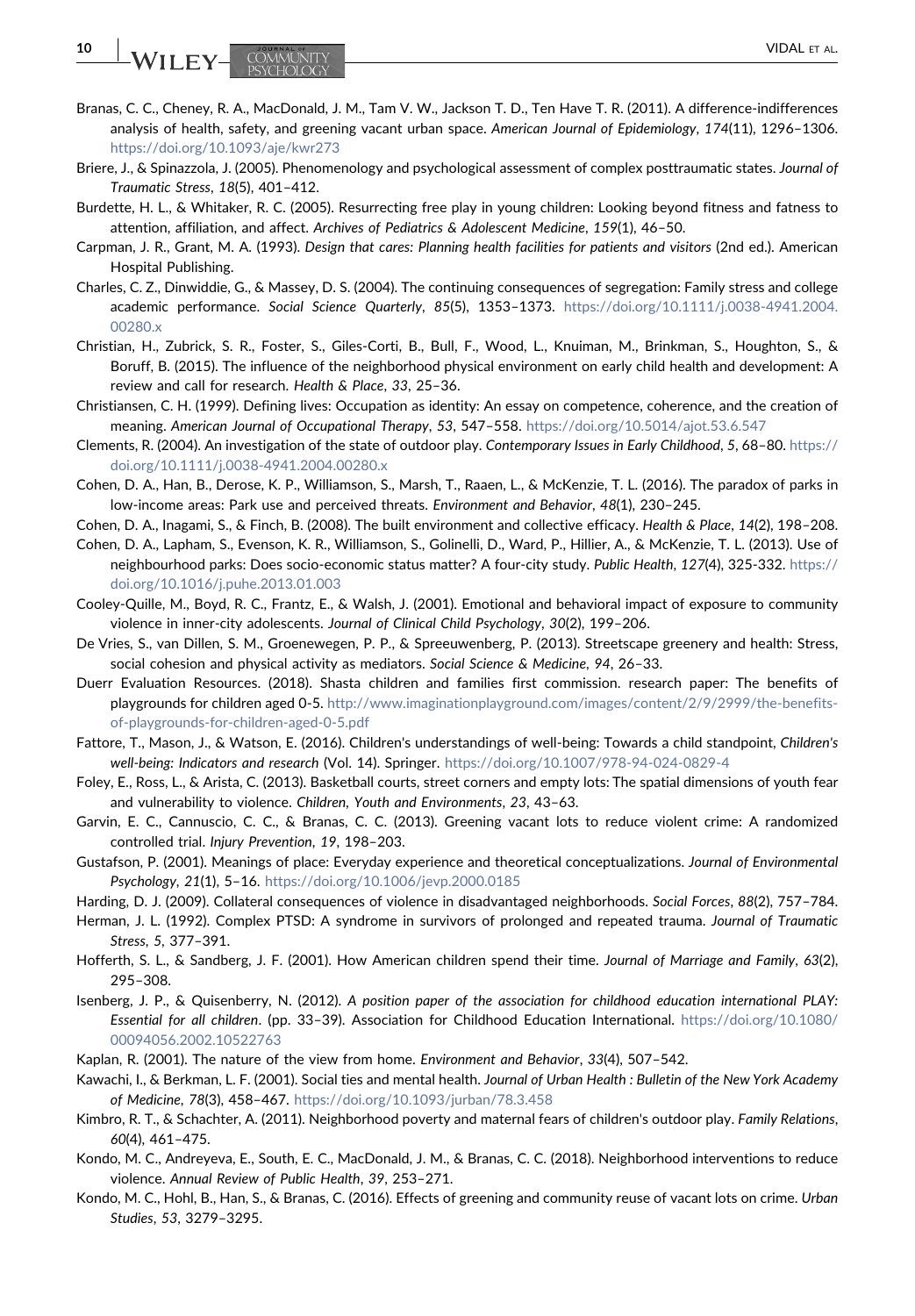- <span id="page-10-23"></span>Kondo, M. C., South, E. C., Branas, C. C., Richmond, T. S., & Wiebe, D. J. (2017). The association between urban tree cover and gun assault: A case-control and case-crossover study. American Journal of Epidemiology, 186(3), 289-296.
- <span id="page-10-12"></span>Kuo, F. E., Sullivan, W. C., Coley, R. L., & Brunson, L. (1998). Fertile ground for community: Inner‐city neighborhood common spaces. American Journal of Community Psychology, 26(6), 823‐851.
- <span id="page-10-16"></span>Lachowycz, K., & Jones, A. P. (2014). Does walking explain associations between access to greenspace and lower mortality? Social Science & Medicine, 107, 9–17.
- <span id="page-10-9"></span>Lalor, K. (2013). Children, violence, community and the physical environment: Foreword to the special issue. Children, Youth and Environments, 23(1), 1–7.
- <span id="page-10-11"></span>Landsdowne, J. (2011). The links between social support and improved health outcomes. Vancouver : The Smart Fund, Vancouver Coastal Health.
- <span id="page-10-2"></span>Lopez, R. P. (2012). The built environment and public health (1st ed.). John Wiley & Sons, Jossey‐Bass.
- <span id="page-10-22"></span>Lösel, F., & Farrington, D. P. (2012). Direct protective and buffering protective factors in the development of youth violence. American Journal of Preventive Medicine, 43(2 suppl), S8–S23.
- <span id="page-10-17"></span>Maas, J., Verheij, R. A., Groenewegen, P. P., de Vries, S., & Spreeuwenberg, P. (2006). Green space, urbanity, and health: How strong is the relation? Journal of Epidemiology and Community Health, 60(7), 587‐592.
- <span id="page-10-15"></span>Marmot, M. (2006). Status syndrome: A challenge to medicine. Journal of the American Medical Association, 295(11), 1304–1307.
- <span id="page-10-4"></span>Menard, S. (2002). Short and long term consequences of adolescent victimization. Youth Violence Research Bulletin. US Department of Justice. <https://www.ojp.gov/pdffiles1/ojjdp/191210.pdf>
- <span id="page-10-6"></span>Merikangas, K. R., He, J. P., Burstein, M., Swanson, S. A., Avenevoli, S., Cui, L., Benjet, C., Georgiades, K., & Swendsen, J. (2010). Lifetime prevalence of mental disorders in U.S. adolescents: Results from the national comorbidity survey replication–adolescent supplement (NCS‐A). Journal of the American Academy of Child and Adolescent Psychiatry, 49(10), 980–989. <https://doi.org/10.1016/j.jaac.2010.05.017>
- <span id="page-10-7"></span>Merikangas, K. R., He, J. P., Burstein, M. E., Swendsen, J., Avenevoli, S., Case, B., Georgiades, K., Heaton, L., Swanson, S., & Olfson, M. (2011). Service utilization for lifetime mental disorders in US adolescents: Results of the National Comorbidity Survey‐Adolescent Supplement (NCS‐A). Journal of the American Academy of Child and Adolescent Psychiatry, 50(1), 32–45.
- <span id="page-10-21"></span>Mitchell, R., Astell‐Burt, T., & Richardson, E. A. (2011). A comparison of green space indicators for epidemiological research. Journal of Epidemiology and Community Health, 65, 853–858.
- <span id="page-10-18"></span>Mitchell, R., & Popham, F. (2007). Greenspace, urbanity and health: Relationships in England. Journal of Epidemiology and Community Health, 61(8), 681–683.
- <span id="page-10-19"></span>Mitchell, R., & Popham, F. (2008). Effect of exposure to natural environment on health inequalities: An observational population study. The Lancet, 372(9650), 1655–1660.
- <span id="page-10-20"></span>Mitchell, R. J., Richardson, E. A., Shortt, N. K., & Pearce, J. R. (2015). Neighborhood environments and socioeconomic inequalities in mental well‐being. American Journal of Preventive Medicine, 49(1), 80–84.
- <span id="page-10-8"></span>National Executive Training Institute, (NETI). (2005). Training curriculum for reduction of seclusion and restraint. National Association of State Mental Health Program Directors (NASMHPD), National Technical Assistance Center for State Mental Health Planning (NTAC). [https://www.hsri.org/publication/the-ntac-training-curriculum-for-the-reduction-of](https://www.hsri.org/publication/the-ntac-training-curriculum-for-the-reduction-of-seclusion-and-restraint)[seclusion-and-restraint](https://www.hsri.org/publication/the-ntac-training-curriculum-for-the-reduction-of-seclusion-and-restraint)
- <span id="page-10-5"></span>Reed, E., Lawrence, D. A., Santana, M. C., Welles, C. S., Horsburgh, C. R., Silverman, J. G., Rich, J. A., & Raj, A. (2014). Adolescent experiences of violence and relation to violence perpetration beyond young adulthood among an urban sample of Black and African American males. Journal of Urban Health: Bulletin of the New York Academy of Medicine, 91(1), 96–106.
- <span id="page-10-3"></span>Remington, P. L., & Brownson, R. C. (2011). Fifty years of progress in chronic disease epidemiology and control. Morbidity and Mortality Weekly Report, 60(04), 70–77.
- <span id="page-10-0"></span>Roehler, D. R., Heinze, J. E., Stoddard, S. A., Bauermeister, J. A., & Zimmerman, M. A. (2018). The association between early exposure to violence in emerging adulthood and substance use in early‐adulthood among inner‐city individuals. Emerging Adulthood, 6(4), 235–242.
- <span id="page-10-10"></span>Saar, M., & Palang, H. (2009). The dimensions of place meanings. Living Reviews in Landscape Research, 3, 3–24. [https://doi.](https://doi.org/10.12942/lrlr-2009-3) [org/10.12942/lrlr-2009-3](https://doi.org/10.12942/lrlr-2009-3)
- <span id="page-10-14"></span>Sampson, R. J. & Raudenbush, S. W. (2001). Disorder in urban neighborhoods—Does it lead to crime?. U.S. Department of Justice, National Institute of Justice. <https://www.ojp.gov/pdffiles1/nij/186049.pdf>
- <span id="page-10-1"></span>Schilling, E. A., Aseltine, R. H., Jr., & Gore, S. (2007). Adverse childhood experiences and mental health in young adults: A longitudinal survey. BMC Public Health, 7, 30. <https://doi.org/10.1186/1471-2458-7-30>
- <span id="page-10-13"></span>Sherer, P. M. (2004). Park power! Land & People. The Trust for Public Land.
- <span id="page-10-24"></span>Shonkoff, J. P., Phillips, D. A. (Eds.). (2000). From neurons to neighborhoods: The science of early childhood development. National Academies Press.